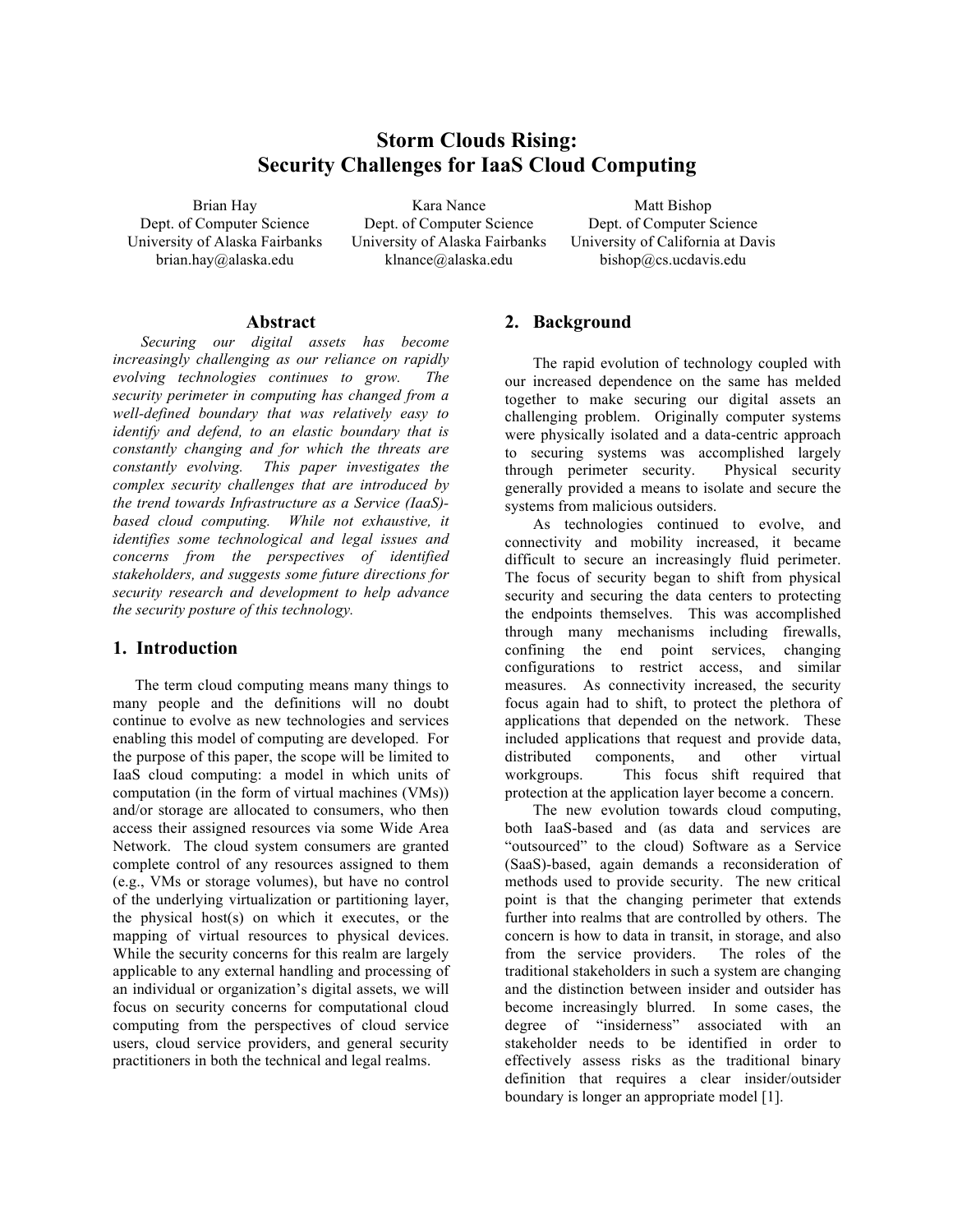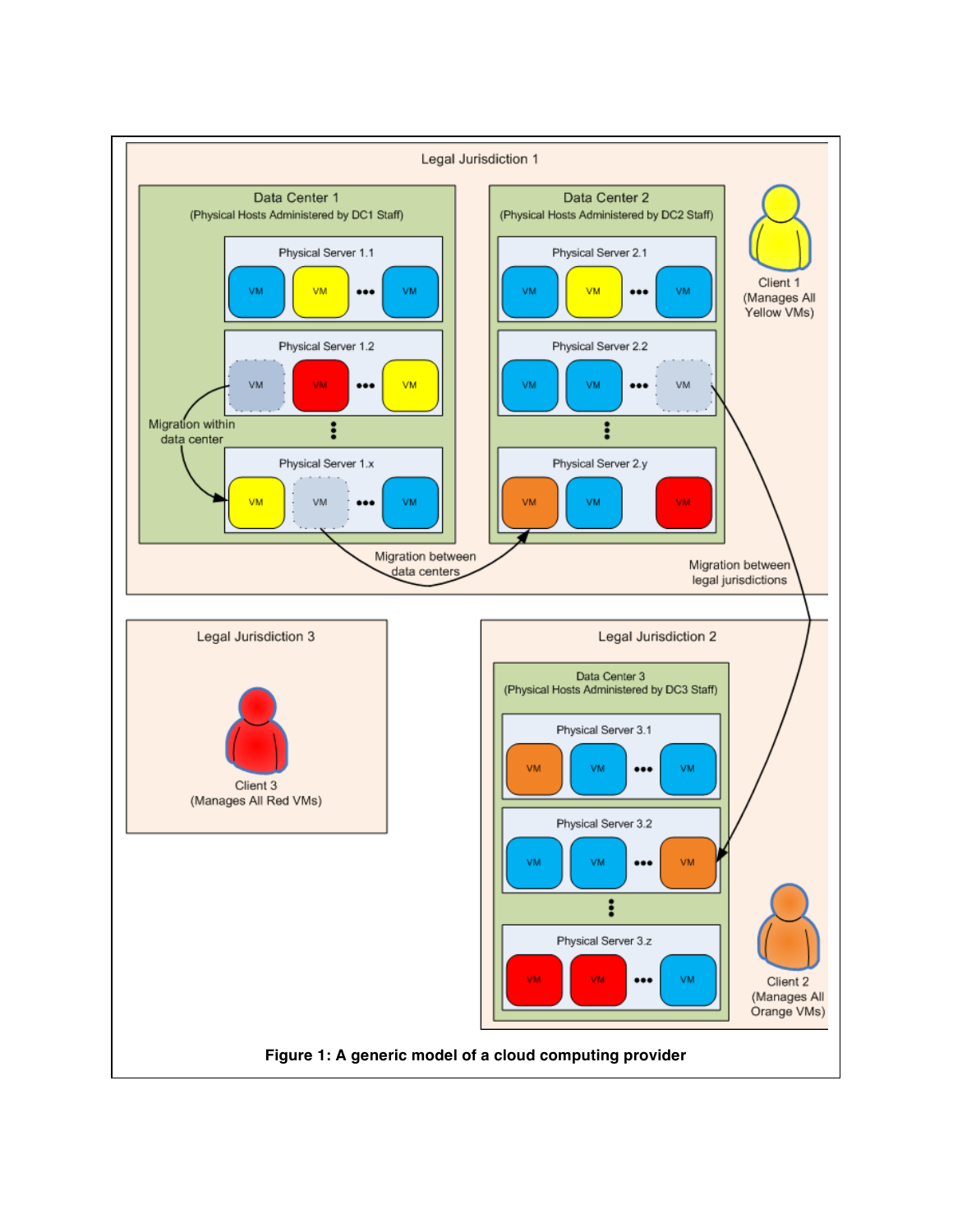Figure 1 provides an example of a generic cloud computing scenario which demonstrates the complexity of the evolving security perimeter. In this example, the cloud provider has three data centers in two legal jurisdictions. Each data center has multiple physical servers, which are managed by the local data center staff (i.e., full control of those servers is in the hands of the local data center staff, and the cloud computing clients have no control of those physical hosts). Each physical host concurrently executes multiple virtual machines, which are assigned to clients. The clients have full control over their VMs, but no visibility into the virtualization layer (the hypervisor) or the physical hosts on which they execute. Decisions about the allocation of VMs to physical hosts are made entirely by the data center staff, and migration can occur between physical hosts in the same data center, between data centers in same legal jurisdiction, and even between different legal jurisdictions.

In order to effectively address the these and other new evolving security issues that IaaS-based cloud computing brings to the table and to enable stakeholders to provide security in this new and continually evolving environments, it is important to identify the technical and legal challenges that are facing cloud security providers.

# **3. Technical Challenges**

While IaaS-based cloud computing brings many advantages, this model also raises significant technical security considerations and questions. Among these issues are operational trust modes, resource sharing, new attack strategies, and digital forensics. These are important areas of concern and are further complicated by the issues associated with giving up control in any environment. As you increasingly rely on others to provide you with functionality, you correspondingly give them control. Further this control is given to someone who most likely does not share your vested interest in your mission. As you relinquish control, you lose access to information and as a result, give up the ability to answer some of the important questions regarding technical and jurisdictional issues. In some cases, the information required to make informed security decisions is no longer available, and that data which is available, may no longer be as trustworthy as it would be in a system over which you have complete control. As a result it is vital that the security implications of cloud computing be carefully considered and factored into a decision about the appropriateness of a cloud-based solution to a given set of IT requirements.

#### **3.1 Operational Trust Modes**

A primary technical challenge that results from the decision to use IaaS-based cloud computing is the level of trust accorded the resource provider. These providers are part of your system and their roles as stakeholders in your business are complicated by the blurring of the insider/outsider line. Thus, there are two aspects here. The first is to determine what operational levels of trust are needed to capture the trust in the resource providers. The second is to use those levels in the risk assessment.

In our cloud computing scenario above, the cloud resource provider maintains sole access to the underlying physical components of the system, and provides the cloud consumer with full control over some portion of it (usually by means of an abstraction layer like virtualization). In practice this means that the provider has access to all of the consumer's operations and data in the cloud environment. Much of this may be business sensitive, and the security plan must take this into consideration. Among the approaches that can be used are:

- If the cloud is used only to store data, wellestablished cryptographic algorithms allow a cloud storage consumer to encrypt the data prior to insertion in the cloud, and decrypt it after moving it back to her own systems. It should be noted, however, that such algorithms are not effective if the data is encrypted for use *within* the cloud (as the computation device in the cloud would require access to the decryption key, which would then also make the key, and consequently the data, available to the cloud resource provider.
- In some cases it may be possible for a computational engine (such as a virtual machine) to perform operations on encrypted data, producing results without exposing the input data or the result in plaintext form. Such schemes are known as *homomorphic encryption*. While this is an area of active research, current results tend to be applicable to fairly narrow operations [2, 3]. However, even in this mode of operation, a malicious cloud provider may be able to infer useful information from the operations being performed, and the characteristics of the results (e.g., the size of the result).

We must also consider the extension of the network in the cloud environment, because that portion of the network provides the connection between the consumers and the cloud resources. In a more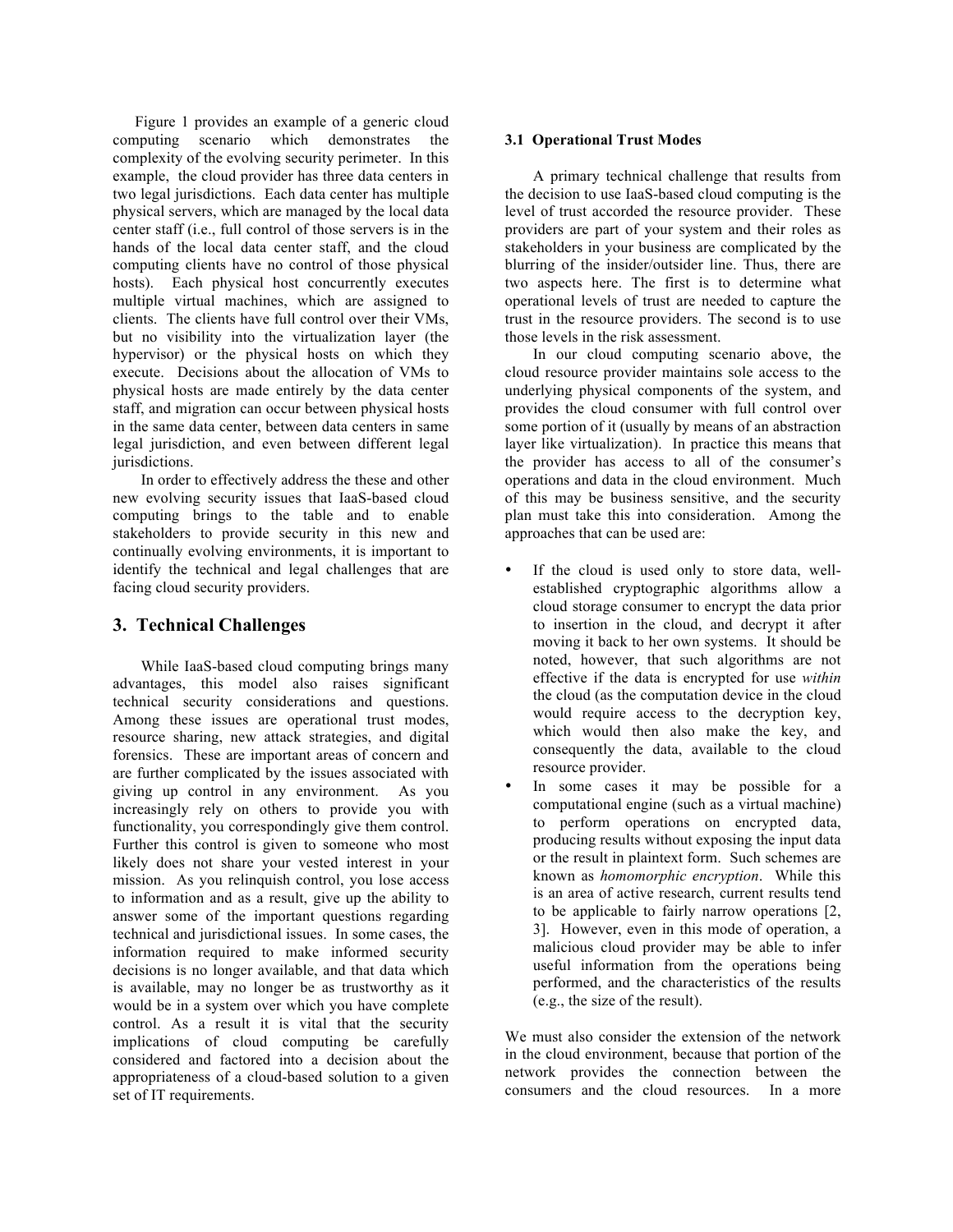traditional environment, it may be reasonable for a corporation to control that entire pathway (on an internal LAN), or at least have some well-understood pathway between their offices and the corporate data center. In the cloud model, the WAN connections are likely to be far more complicated and dynamic. While encryption of network traffic on such links can provide some level of protection, we must again consider that even encrypted content can provide interesting information that might be exploitable [4].

Can we run in a mode in which we do not need to trust the cloud providers and hosts? Do we need to trust the networks and the network providers? Not trusting the latter may be simpler than not trusting the former, but is non-trivial if attacks against the core network infrastructure and routing algorithms are considered.

#### **3.2 Resource Sharing**

In the current corporate computing model, resources such as storage and hosts tend to be used exclusively by a single corporate entity. However, in the cloud model it is entirely reasonable that a resource allocated to one corporation may be instantiated on some physical infrastructure that also hosts resources allocated to other corporate users. For example, a virtual machine may be instantiated on a physical server hosting several virtual machines, each allocated to a different corporation. In this case, it is quite possible that two competitors may be allocated resources on the same physical infrastructure. Then security policies and procedures must consider the possibility that data may leak between competing corporations, or that the actions of one corporation could impact the ability of a competitor to conduct business. Some work has already demonstrated this potential [5].

Given this concern, we should consider whether a cloud provider can provide some minimal level of assurance that such conflict will not arise. Obviously the easiest way to do this is to allocate any physical component in the cloud to a single consumer, but this would significantly impact the flexibility of the cloud. A more practical approach may be to implement an analog of the Brewer and Nash model [6] (also known as the "Chinese Wall Model"), in which corporate cloud consumers are grouped into conflict of interest classes. The cloud provider would then be free to allocate resources in the cloud with the limitation that no two corporations in the same conflict of interest class can share the same *physical* resources.

#### **3.3 New Attack Strategies**

The cloud model makes new attack strategies possible. These strategies must be considered when assessing and attempting to secure cloud computing resources. One example of such a strategy is the ability of an attacker to co-locate its resources with that of their target, as Ristenpart and his colleagues demonstrated [5]. Once the attacker has gained such a foothold, subsequent efforts to attack the targets may be possible, both by using current attacks and by attacking the virtualization layer and/or physical hardware directly.

#### **3.4 Digital Forensics**

Several issues make digital forensics in the cloud more challenging than with ordinary systems and networks. These issues include:

- *The ephemeral nature of cloud resources.* Hosts in the cloud may be instantiated for the duration of some processing event (e.g., monthly accounting), after which they are decommissioned and their resources (CPU, RAM, storage, etc) are returned to the cloud for use by other hosts. Unless an event worthy of forensic investigation is discovered during the lifetime of the virtual host, or *possibly* very soon after that virtual host is decommissioned, it is likely that the "system" to be examined is lost. Once the resources are used by some other host in the cloud, recovering any useful data from the original virtual host is probably impossible, as would be attributing any data actually recovered to the original virtual host with any degree of confidence.
- *Seizing a "system" for examination.* In traditional digital forensics, it is relatively easy to seize an entire system, including all processing and storage components, for examination offline. We can also feel relatively confident that the data written by the system was written to these devices, and that data found on these storage devices was written by the host being examined. However, in cloud systems, what comprises the system to be examined is far less straightforward. At a logical level, we could attempt to seize the virtual disks associated with the cloud host in question, but this may consist of virtual disk file that was written to many areas of multiple physical storage devices, by many different physical hosts, as the cloud resource was migrated. While finding the current version of the file is probably quite easy, finding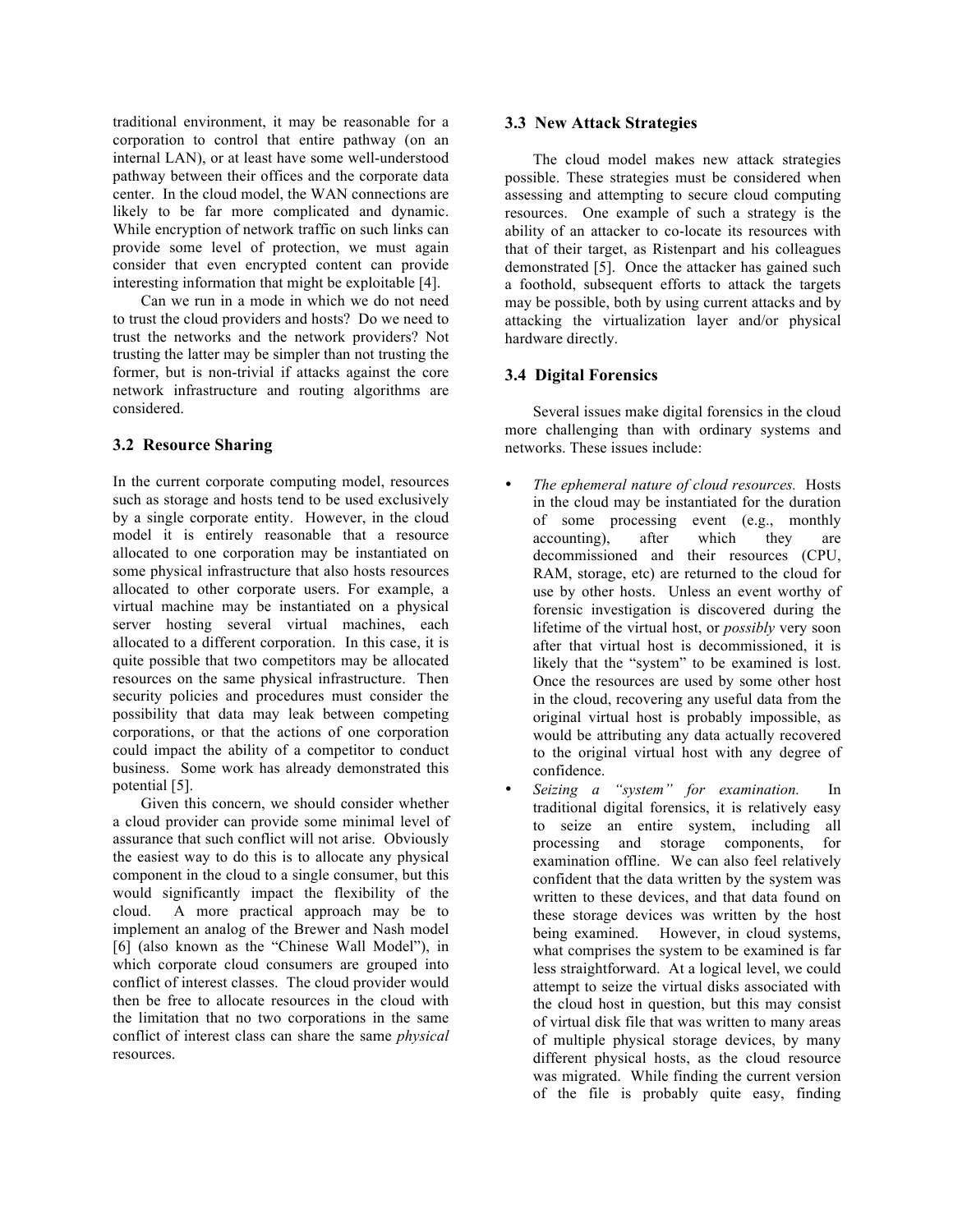*historical* artifacts is not, because they may be found on other areas of the physical disk, no longer be associated with this virtual disk file, or be on other physical disks no longer associated with this virtual host.

Some other operations currently used by digital forensics investigators (such as live analysis) can be performed more easily in virtual environments such as those commonly found in the cloud.

A full examination of digital forensics in a cloud computing environment is beyond the scope of this paper. But it is clear that digital forensics in the cloud presents challenges, and provides opportunities, not found in digital forensics as it is more commonly practiced today.

## **4. Legal Issues**

In addition to the identified technical challenges, legal issues associated with IaaS-based cloud computing need to be incorporated into a risk analysis plan. That way, potential consumers can make informed decisions about the appropriateness of utilizing this potentially valuable resource. These legal issues include consideration of jurisdictional issues, an understanding and the evolution of cloud stakeholder rights, and technical approaches to addressing the associated legal and jurisdictional issues.

#### **4.1 Jurisdictional Issues**

Resources in the cloud are often not fixed to any geographical location such as a specific data center. They may migrate between physical locations during their lifetime. The decision as where a resource is instantiated or migrated may be based on a variety of factors, including load balancing by the cloud provider, network and datacenter performance and availability, and even the characteristics of the current clients. The result is that the resource may exist in multiple legal jurisdictions, each of which may have different, and even conflicting, rules about important security issues such as intrusions and data protection. In such a dynamic environment, it may not be possible for a cloud resource consumer (e.g., a corporate customer of a cloud computing provider) to remain in compliance with the legal requirements of the jurisdictions in which their assigned resources may operate.

For example, consider a resource which is instantiated in a jurisdiction that does not require personally identifiable information (PII) to be encrypted. The data is subsequently migrated (without the knowledge of the cloud resource consumer) to a jurisdiction for which such protection is mandatory. Should the cloud resource consumer configure her system to comply with the most stringent legal requirements in any jurisdiction in which the cloud has nodes—indeed, would the consumer even know what jurisdiction this was? Would it even be possible—for example, the cloud may span two jurisdictions with conflicting legal requirements, in which case it would not be possible to configure a system to meet the most restrictive case.

This issue is certainly not new. There are many examples of companies with datacenters in multiple jurisdictions. Companies with multiple datacenters have at least some known set of locations in which the resources reside, and the resource consumer and resource provider are often functionally equivalent entities (namely the same corporation or part of the same corporate hierarchy). Even in cases where one corporate entity is purchasing resources in a data center belong to another entity, there is still generally a contract describing the location of service, and any co-location services that will be provided.

But the cloud model is somewhat different. In that model, the cloud resource consumer and cloud resource provider are seldom the same entity, and the contract between cloud consumer and provider tends to describe the resource that will be provided (CPU cycles, RAM, storage capacity, network bandwidth, minimum uptime, and network characteristics, for example) rather than the locations at which these services will be provided. The cloud provider is then free to provision resources to meet these requirements at their discretion, and subsequently migrate them to address their continually changing system status.

#### **4.2 Cloud Stakeholder Rights**

Given that a resource logically located "in the cloud" can be instantiated in and migrated among multiple physical locations, we consider the implications this has for the stakeholders in this process.

• *Cloud Provider:* Given that the act of migrating a (virtual) host may change the legality of the activity taking place on that host, what restrictions should be placed on the provider, and to what extent are they liable for illegal activity that results in such a move? For example, consider a host that provides a social networking site. If this host is migrated from jurisdiction A, which has no cyber-bullying legislation, to